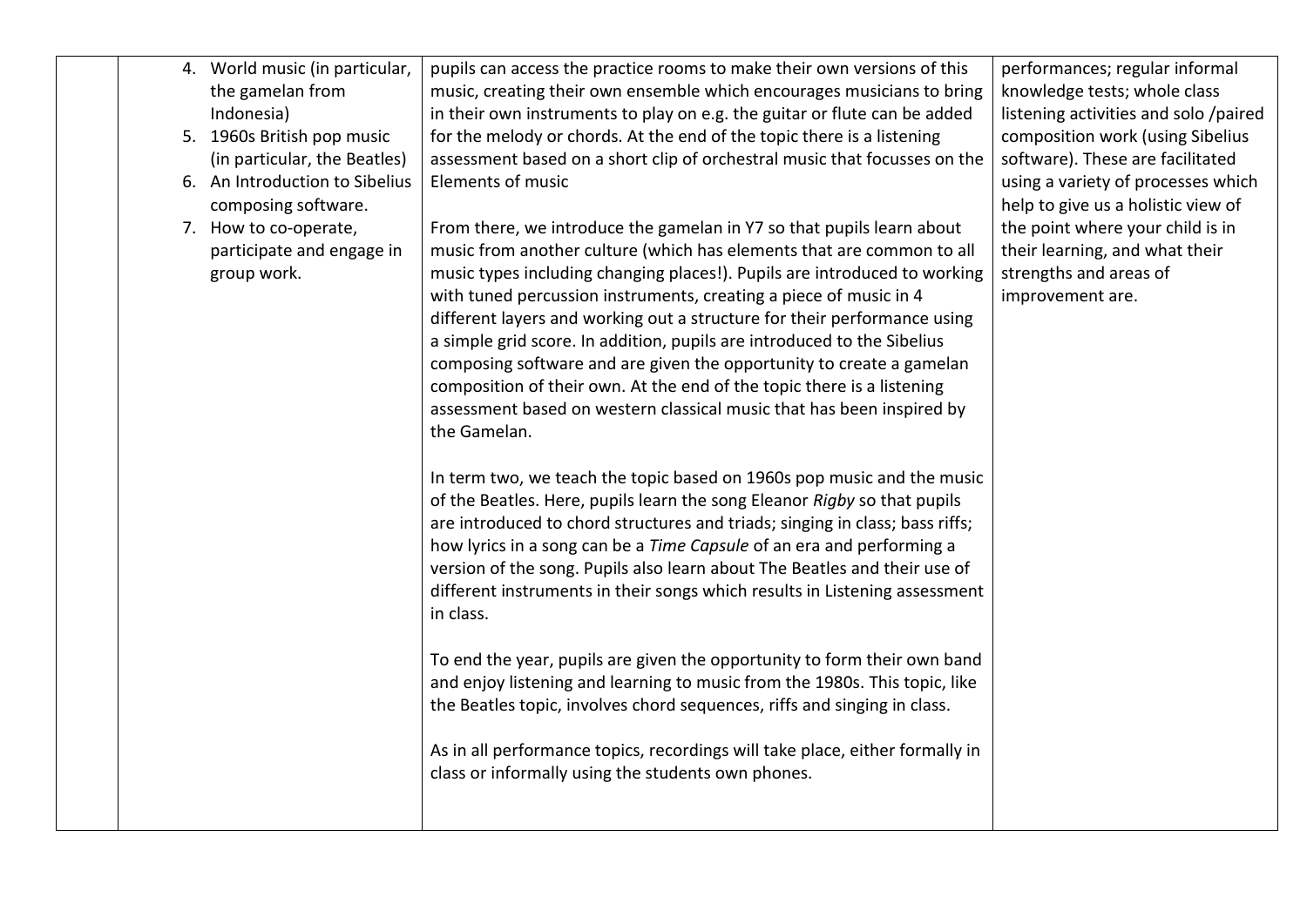| 8  | 1. Ragtime music and its role<br>in American musical<br>society.<br>2. Exploring further, the<br>Sibelius composing<br>software.<br>3. Late 1950s Rock n Roll<br>music.<br>4. More investigation into<br>playing the keyboard, in<br>particular the use of<br>chords and how they can<br>influence a song.<br>5. How to co-operate,<br>participate and engage in<br>group work.<br>6. NEW from September<br>2022, the ARTS AWARD | To begin the year, we teach ragtime to Year 8 so that pupils can<br>experience performing in a duet or group on the keyboard. We also<br>teach Ragtime as it's a great example of early popular music. We<br>introduce ragtime so that pupils are able to recognise simple chromatic<br>melodies and a bassline. We also teach Ragtime to Y8 pupils so that<br>pupils know about its importance in early 20th century American Society<br>and how it paved the way for Jazz and the emergence of American rock<br>and roll. Ragtime is also studied as a composition using the Sibelius<br>software, so that pupils can investigate arranging their music for a larger<br>ensemble such as a Jazz group.<br>The topic ends with a ragtime based listening assessment.<br>In term two, we teach late 1950s rock and roll so that pupils can<br>appreciate the role in which this genre plays in today's popular music<br>scene. Pupils are introduced to using I VI IV V chord clichés in 2 songs;<br>song structures with codas and introductions and working in a group to<br>create a medley of rock and roll songs. They also compose on Sibelius a<br>song using the elements above. The topic ends with a listening<br>assessment based on three typical Rock n Roll songs, and features | Your child is assessed by their<br>teachers in a number of ways.<br>These include participation in<br>whole class and group<br>performances; regular informal<br>knowledge tests; whole class<br>listening activities and solo /paired<br>composition work (using Sibelius<br>software). These are facilitated<br>using a variety of processes which<br>help to give us a holistic view of<br>the point where your child is in<br>their learning, and what their<br>strengths and areas of<br>improvement are. |
|----|----------------------------------------------------------------------------------------------------------------------------------------------------------------------------------------------------------------------------------------------------------------------------------------------------------------------------------------------------------------------------------------------------------------------------------|-----------------------------------------------------------------------------------------------------------------------------------------------------------------------------------------------------------------------------------------------------------------------------------------------------------------------------------------------------------------------------------------------------------------------------------------------------------------------------------------------------------------------------------------------------------------------------------------------------------------------------------------------------------------------------------------------------------------------------------------------------------------------------------------------------------------------------------------------------------------------------------------------------------------------------------------------------------------------------------------------------------------------------------------------------------------------------------------------------------------------------------------------------------------------------------------------------------------------------------------------------------------------------------------------|----------------------------------------------------------------------------------------------------------------------------------------------------------------------------------------------------------------------------------------------------------------------------------------------------------------------------------------------------------------------------------------------------------------------------------------------------------------------------------------------------------------|
|    | qualification.                                                                                                                                                                                                                                                                                                                                                                                                                   | questions on areas mentioned above.<br>Throughout the year, the Bronze Arts Award qualification (<br>www.artsaward.org.uk) will be pursued with a view to taking the award<br>at the end of the academic year. This will give every student a nationally<br>recognised qualification in the arts, and will end with something they can<br>be proud of achieving, whether they go and do GCSE or not.                                                                                                                                                                                                                                                                                                                                                                                                                                                                                                                                                                                                                                                                                                                                                                                                                                                                                          |                                                                                                                                                                                                                                                                                                                                                                                                                                                                                                                |
| 10 | 1. Ground bass composition<br>Ragtime composition<br>2.<br>Own choice composition<br>3.<br>4. Past papers listening and<br>written work<br>5. Set works introductions<br>(MOZART and Paul Simon)<br>6. Two assessed performances                                                                                                                                                                                                 | The GCSE course (AQA) is designed in a way so that's its relevant and<br>contemporary GCSE qualification that offers students the chance to<br>study a wide range of musical genres, with more opportunities for<br>practical learning. The AQA qualification brings theory, listening and<br>composition to life in new and engaging ways. It is designed with all<br>musical tastes and styles in mind. It will, at the end of y11, have<br>broadened the students mind and have fostered a love of music with a<br>qualification that students of all abilities and backgrounds enjoy.                                                                                                                                                                                                                                                                                                                                                                                                                                                                                                                                                                                                                                                                                                     | Your child is assessed by their<br>teachers in a number of ways.<br>These include participation in<br>whole class, group and solo<br>performances**; regular informal<br>knowledge tests; whole class<br>listening activities and solo<br>composition work* (using Sibelius                                                                                                                                                                                                                                    |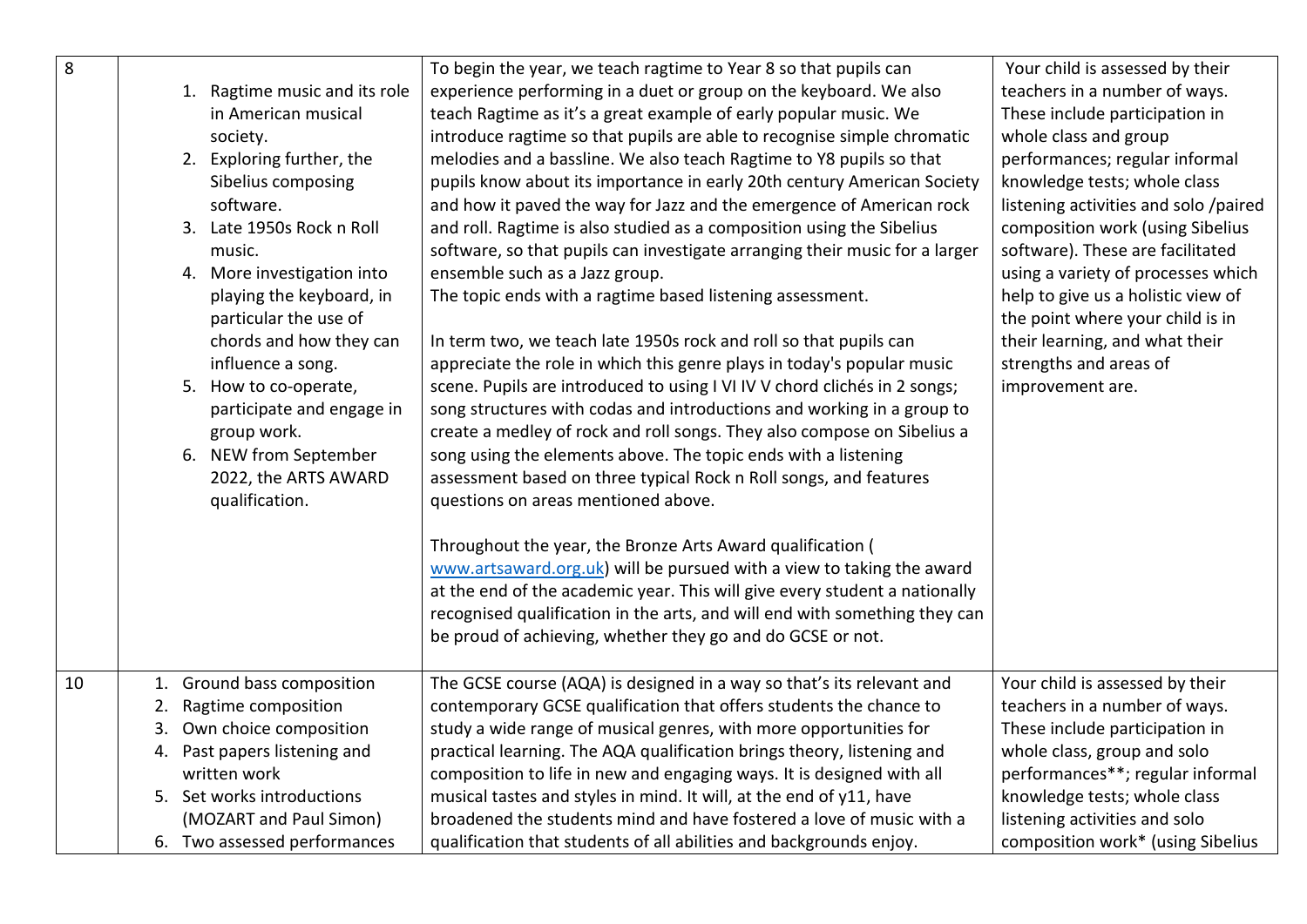|    | 7. General research pack<br>listening and enrichment.                                                                                           | We begin the GCSE in y10 with playing which brings confidence to each<br>other, students are encouraged to bring their instruments to school,<br>perform on a regular basis whether formally or informally.<br>Composition is then introduced with a Ground bass composition, making<br>use of chord sequences, bass lines and further investigation into Sibelius<br>software. The role of the melody in composition is investigated using<br>chord notes then passing notes as a development.<br>Listening is done weekly, either through past papers; using the general<br>research pack (GRP) (developed by the HoD to use the study guide and<br>online examples) and by listening to the set works with a score (Mozart<br>and Paul Simon)<br>In term 2, composition two is added which is a Ragtime piano piece. This<br>can be developed at a later date by making into a Jazz ensemble piece.<br>Students are guided again through the composition which will introduce<br>7 <sup>th</sup> chords; inversions; chromatic melodies and structures.<br>By term 3, students are encouraged to develop their own free choice<br>composition, e.g. a solo study for their own instrument.<br>By the end of y10, the GRP will be finished and used as a reference and | software). These are facilitated<br>using a variety of verbal,<br>formative*** and summative<br>processes which help to give us a<br>holistic view of the point where<br>your child is in their learning, and<br>what their strengths and areas of<br>improvement are.<br>* using self and teacher<br>assessment sheets (taken<br>from specification and<br>using success criteria)<br>** using current<br>specification terminology<br>and success criteria.<br>*** 1 to 1 discussions help<br>in the overall assessment<br>and are a highly effective<br>means of assessing student<br>progress with precise<br>diagnostic approach to<br>students and teacher<br>reviewing work in progress<br>and identifying next steps. |
|----|-------------------------------------------------------------------------------------------------------------------------------------------------|--------------------------------------------------------------------------------------------------------------------------------------------------------------------------------------------------------------------------------------------------------------------------------------------------------------------------------------------------------------------------------------------------------------------------------------------------------------------------------------------------------------------------------------------------------------------------------------------------------------------------------------------------------------------------------------------------------------------------------------------------------------------------------------------------------------------------------------------------------------------------------------------------------------------------------------------------------------------------------------------------------------------------------------------------------------------------------------------------------------------------------------------------------------------------------------------------------------------------------------------------------------------------|-------------------------------------------------------------------------------------------------------------------------------------------------------------------------------------------------------------------------------------------------------------------------------------------------------------------------------------------------------------------------------------------------------------------------------------------------------------------------------------------------------------------------------------------------------------------------------------------------------------------------------------------------------------------------------------------------------------------------------|
|    |                                                                                                                                                 | revision document, composition 1 of 2 will be nearly or completely<br>finished and they be confident in answering questions on the set works<br>(of which they read about every week)                                                                                                                                                                                                                                                                                                                                                                                                                                                                                                                                                                                                                                                                                                                                                                                                                                                                                                                                                                                                                                                                                    |                                                                                                                                                                                                                                                                                                                                                                                                                                                                                                                                                                                                                                                                                                                               |
| 11 | See above in Y10 plus<br>1. Composition 2 (set by AQA)<br>2. Further work on the set<br>works<br>3. Handing in 2 compositions<br>for assessment | Composition 2 (set by AQA) is started and finished together with the y10<br>piece to form a portfolio of 2 pieces to be handed in.<br>Regular instrumental practice is sort which gives the student valuable<br>time in the 30% part of the course (assessed in term 1 and 2) ready for<br>their final performance at the end of the course.                                                                                                                                                                                                                                                                                                                                                                                                                                                                                                                                                                                                                                                                                                                                                                                                                                                                                                                             |                                                                                                                                                                                                                                                                                                                                                                                                                                                                                                                                                                                                                                                                                                                               |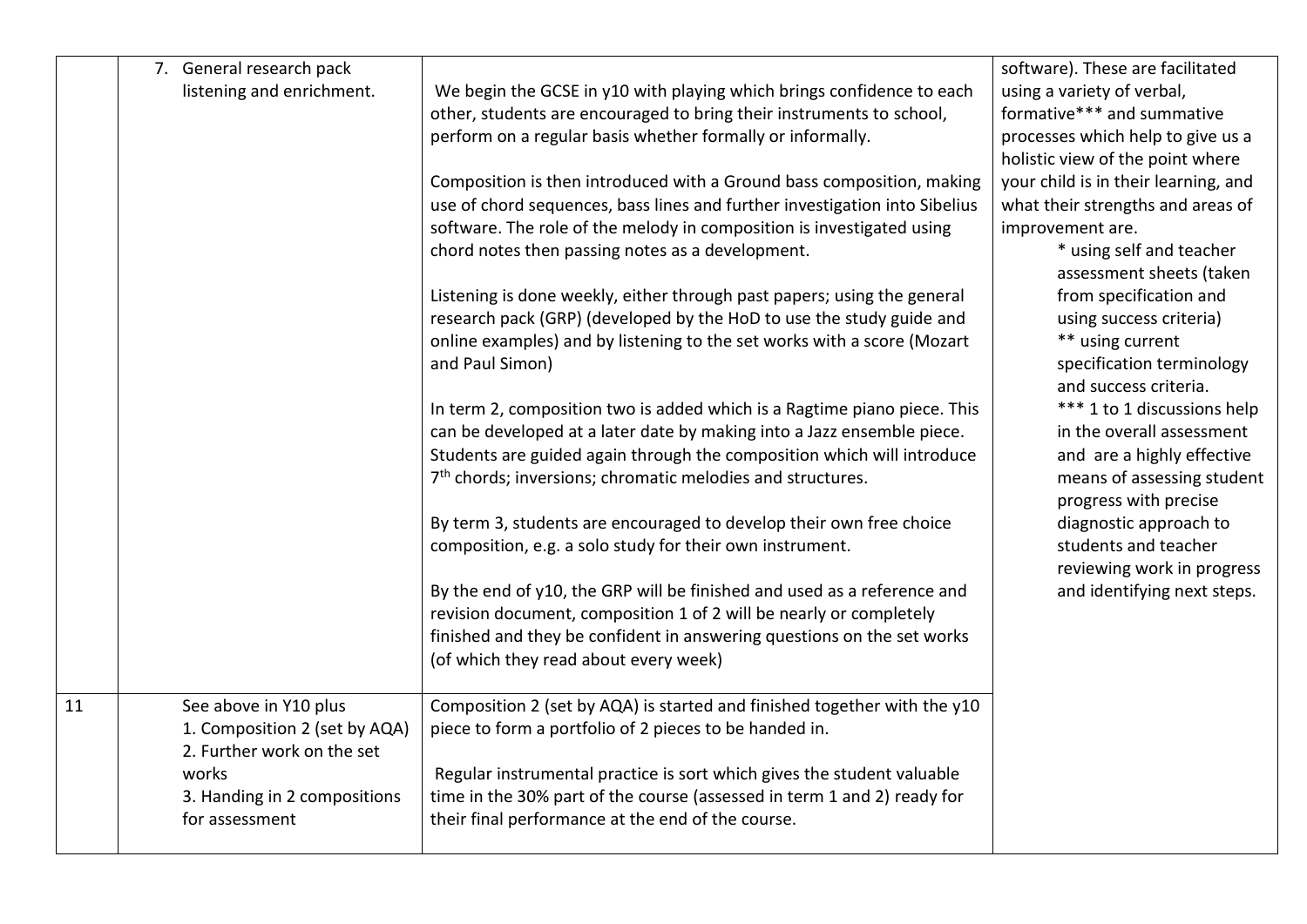|       | 4. Performing as part of the<br>GCSE in April.<br>5. Regular listening to past<br>papers which includes the<br>questions they might get on<br>the set works. | More past papers are done in class and further investigation of the set<br>works is undertaken, resulting in students taking notes on the key<br>elements and questions that could be asked, from which they can print<br>out and make revision cards etc.                                                                                                                                                        |                                                                                                                                                                                                                                                                                                                 |
|-------|--------------------------------------------------------------------------------------------------------------------------------------------------------------|-------------------------------------------------------------------------------------------------------------------------------------------------------------------------------------------------------------------------------------------------------------------------------------------------------------------------------------------------------------------------------------------------------------------|-----------------------------------------------------------------------------------------------------------------------------------------------------------------------------------------------------------------------------------------------------------------------------------------------------------------|
| 12/13 | 1. Free choice composition.<br>2. Romantic piano music<br>3. Jazz music<br>4. Performance studies<br>Above topics change as the class are<br>taught together | The free composition is done weekly with 1 to 1 tutorials built into the<br>overall learning experience (hopefully finished by the end of y12)<br>Wednesday afternoons are taken up with the weekly studying of<br>Romantic piano music OR Baroque solo concertos (depending on the<br>year of starting).<br>Opportunities are given for private study; exam style questions and<br>teacher led analysis lessons. | Your child is assessed by their<br>teachers in a number of ways.<br>These include participation in<br>whole class, group and solo<br>performances**; regular informal<br>knowledge tests; whole class<br>listening activities and solo<br>composition work* (using Sibelius<br>software). These are facilitated |
|       |                                                                                                                                                              | Friday mornings are taken up with the weekly studying of Jazz OR Pop<br>music (depending on the year of starting).<br>Opportunities are given for private study; exam style questions and<br>teacher led analysis lessons.                                                                                                                                                                                        | using a variety of verbal,<br>formative*** and summative<br>processes which help to give us a<br>holistic view of the point where<br>your child is in their learning, and                                                                                                                                       |
|       |                                                                                                                                                              | In term 2 and 3 more investigation of the above is done, with a view to<br>making the class experts and confident in their approach to the set<br>areas.                                                                                                                                                                                                                                                          | what their strengths and areas of<br>improvement are.<br>* using self and teacher<br>assessment sheets (taken                                                                                                                                                                                                   |
|       |                                                                                                                                                              | Performance study is built into every half term, resulting in formal<br>masterclass performances every term.                                                                                                                                                                                                                                                                                                      | from specification and<br>using success criteria)<br>** using current                                                                                                                                                                                                                                           |
| 12/13 | 1. Composition set by AQA<br>2. Baroque solo concertos<br>Pop Music<br>3.<br>4. Mozart operatic arias                                                        | The set composition is done weekly with 1 to 1 tutorial built into the<br>overall learning experience (hopefully finished by the end of y13),<br>resulting in the handing in of the portfolio of pieces to be submitted.                                                                                                                                                                                          | specification terminology<br>and success criteria.<br>*** 1 to 1 discussions help<br>in the overall assessment                                                                                                                                                                                                  |
|       | Performance studies<br>5.<br>Above topics change as the class are<br>taught together                                                                         | Wednesday afternoons are taken up with the weekly studying of<br>Romantic piano music OR Baroque solo concertos (depending on the<br>year of starting).                                                                                                                                                                                                                                                           | and are a highly effective<br>means of assessing student<br>progress with precise                                                                                                                                                                                                                               |